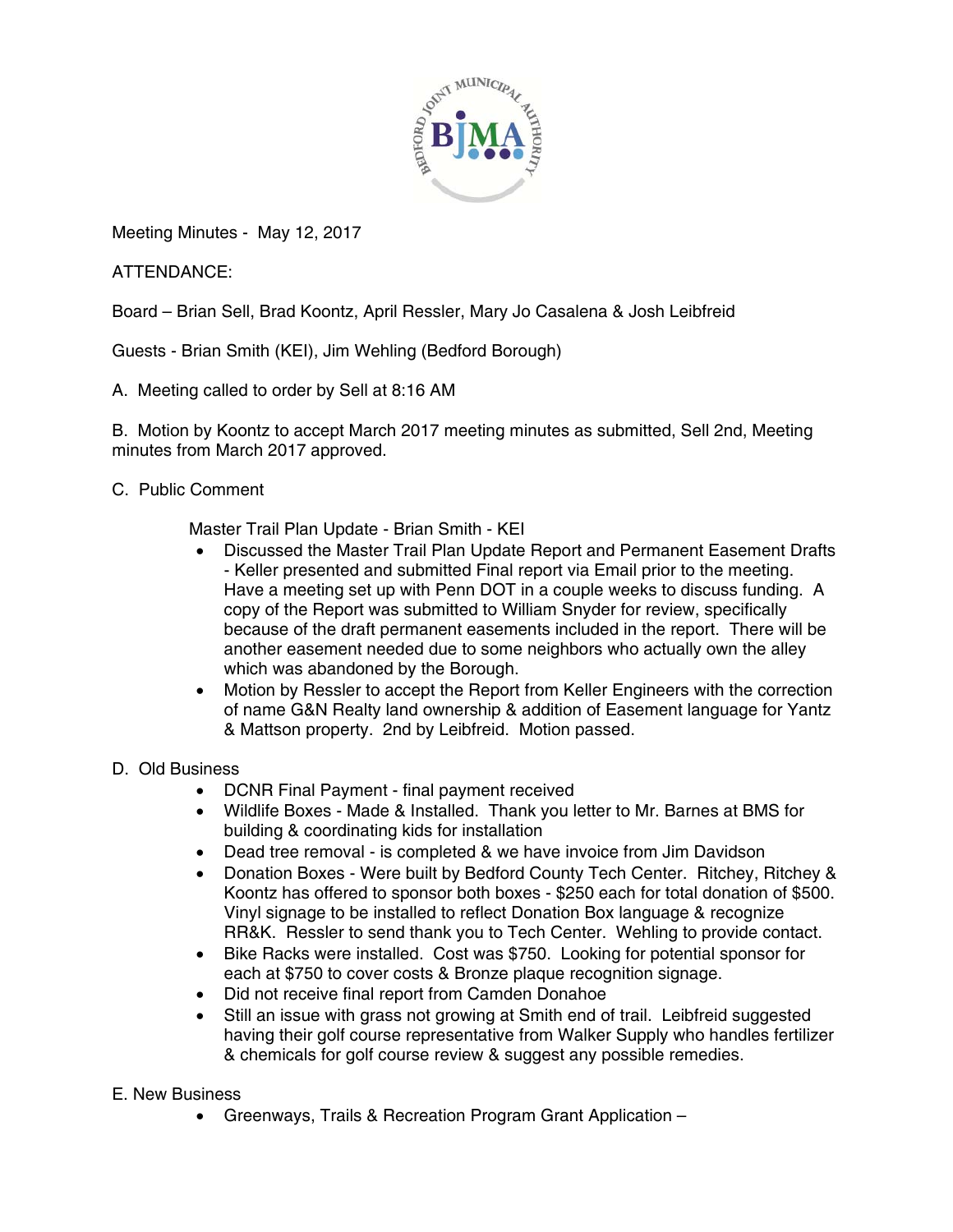- o Wehling has prepared an application for the GTRP program of \$250,000 to pay for design and permitting with BJMA committing \$48,100. May 31 is deadline with a decision normally made in Fall. We'd like to include letters from property owners showing their intent to sign permanent Easement even if the actual easements aren't in place to showing we will have control of corridor. Property owners affected will include: Friendship Village, Old Bedford Village, G&N Realty, James Wehling, Alan W. Hammond, Connie Amick, Alice & Brian Price, Williams Family Limited Partnership, Larry Yantz & Mattson. Wehling & Sell to work with Atty Snyder to contact property owners.
- $\circ$  Motion by Ressler to submit the GTRP grant application, and authorize the application fee of \$100 to Commonwealth Finance Authority and to accept the resolution:

Be it Resolved, that the Bedford Joint Municipal Authority, a joint authority established by the Borough of Bedford and Bedford Township, in Bedford County, Pennsylvania, hereby requests a Greenways, Trails and Recreation Program grant in the amount of \$250,000 from the Commonwealth Financing Authority to be used for the project entitled "Bedford Heritage Trail, Design and Permits for the Northern Extension", web application number 8098452.

Be it Further Resolved, that the Bedford Joint Municipal Authority agrees to use \$48,100 of its available funds to meet the match requirement in support of the project described in this application for a total project cost of \$298,100.

Be it Further Resolved, that the Bedford Joint Municipal Authority designates Brian Sell, Chairman, and April Ressler, Secretary, to execute all documents and agreements between the Bedford Joint Municipal Authority and the Commonwealth Financing Authority to facilitate and assist in obtaining the requested grant.

- o Wehling working on support letters from several local officials & property owners. OBV has requested a meeting for info prior to providing support. Proposed meeting date does not suit the board.
- Meeting with PennDOT representatives Dave Lybarger and Charles Dean on May 23rd to discuss possible funding strategies for Northern Extension
- A proposed policy for documenting surveying & trail was presented. Motion by Leibfreid to accept the trail use policy as submitted. Casalena 2nd. Motion carried. Policy accepted.
- Bridge Inspection Ressler to contact Bedford Township and Keller Engineers to see what cost / timeline is to conduct a bi-annual inspection on our 2 bridges.

## F. Reports of Officers

- 1. Chairman
- 2. Vice Chairman DBI considering a Fall "brew tour" walking fundraiser event which may use the trail. DBI will need to secure permit through Bedford Borough.
- 3. Secretary Reminder about Ethics Forms.
- 4. Treasurer
	- See attached Treasurers Report
	- Setting up an account at Farm Bureau
	- 990 for 2016 completed
	- Motion by Ressler to pay bills as presented by Treasurer, Leibfreid 2nd. Motion accepted.
- 5. Secretary-Treasurer

Motions & Resolutions

*Motion by Sell to adjourn meeting at 9:39 AM, 2<sup>nd</sup> by Ressler. Meeting Adjourned.* 

*Next Meeting June 9th, 2017 @ 8:15 AM at Penn Square Center Conference Room*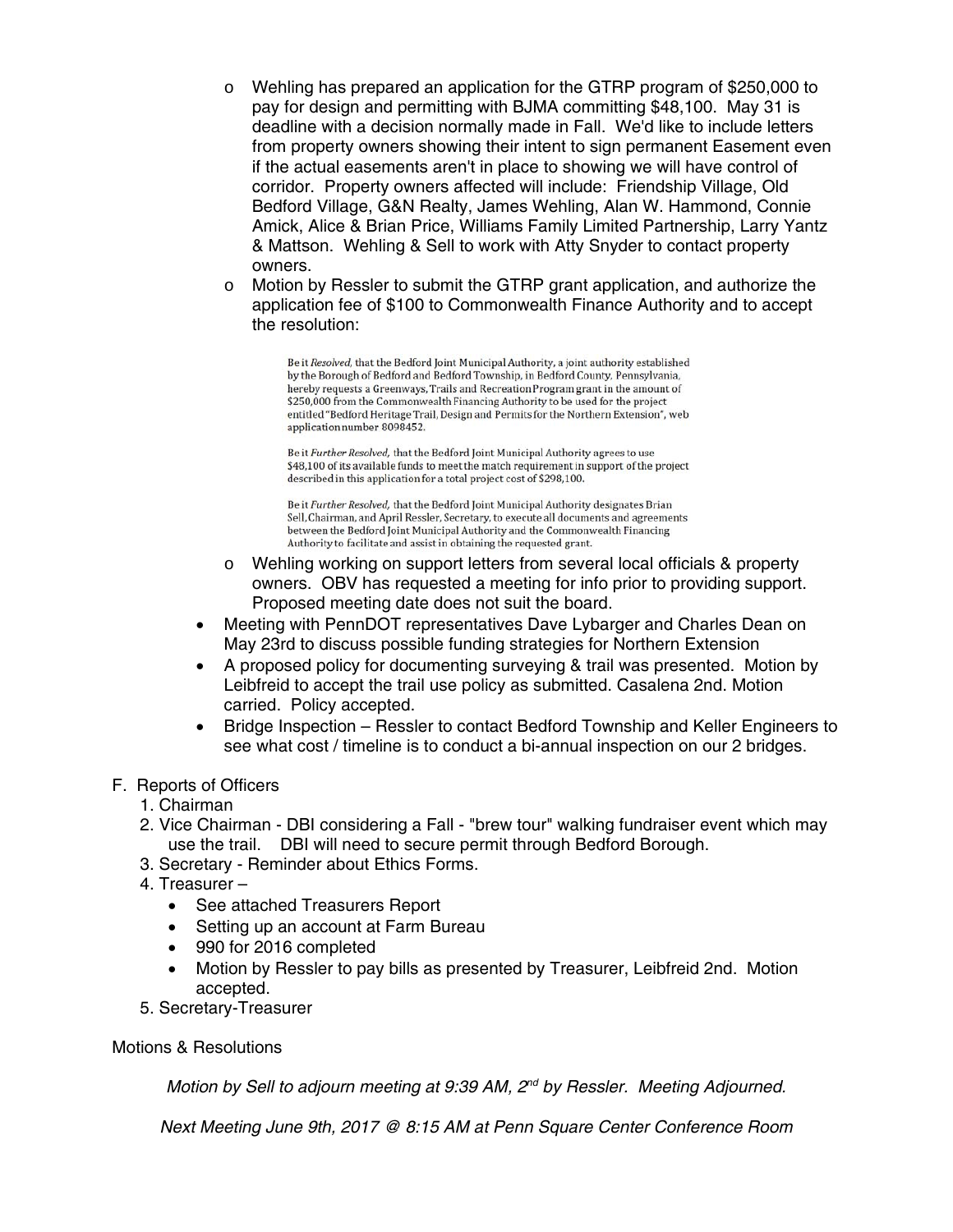## **BJMA Treasurer's report** 5/12/2017

| <b>Current checking</b><br><b>Current savings</b>                                                                                        | 1,071<br>67,284                                                    |
|------------------------------------------------------------------------------------------------------------------------------------------|--------------------------------------------------------------------|
| Total                                                                                                                                    | <u>68,355</u>                                                      |
| Deposits                                                                                                                                 |                                                                    |
| <b>DCNR</b><br><b>Bedford Boro</b><br><b>Bedford Twp</b><br>Fence<br>Interest                                                            | 48,830<br>5,500<br>5,500<br>580<br><u>10</u>                       |
| Total deposits                                                                                                                           | <u>60,420</u>                                                      |
| <b>Disbursements</b>                                                                                                                     |                                                                    |
| KEI<br>Jim Davidson<br><b>Bedford Gazette</b><br>Jim Wehling<br>Commonwealth of PA<br>CFA GrantApplication<br><b>Total Disbursements</b> | 30,202<br>1,650<br>21<br>640<br><u>308</u><br>100<br><u>32,821</u> |
| Transfer from checking<br><b>Transfer from savings</b>                                                                                   | <u>60,000</u><br><u>32,400</u>                                     |
| Accounts receivable                                                                                                                      |                                                                    |

Credit card rebates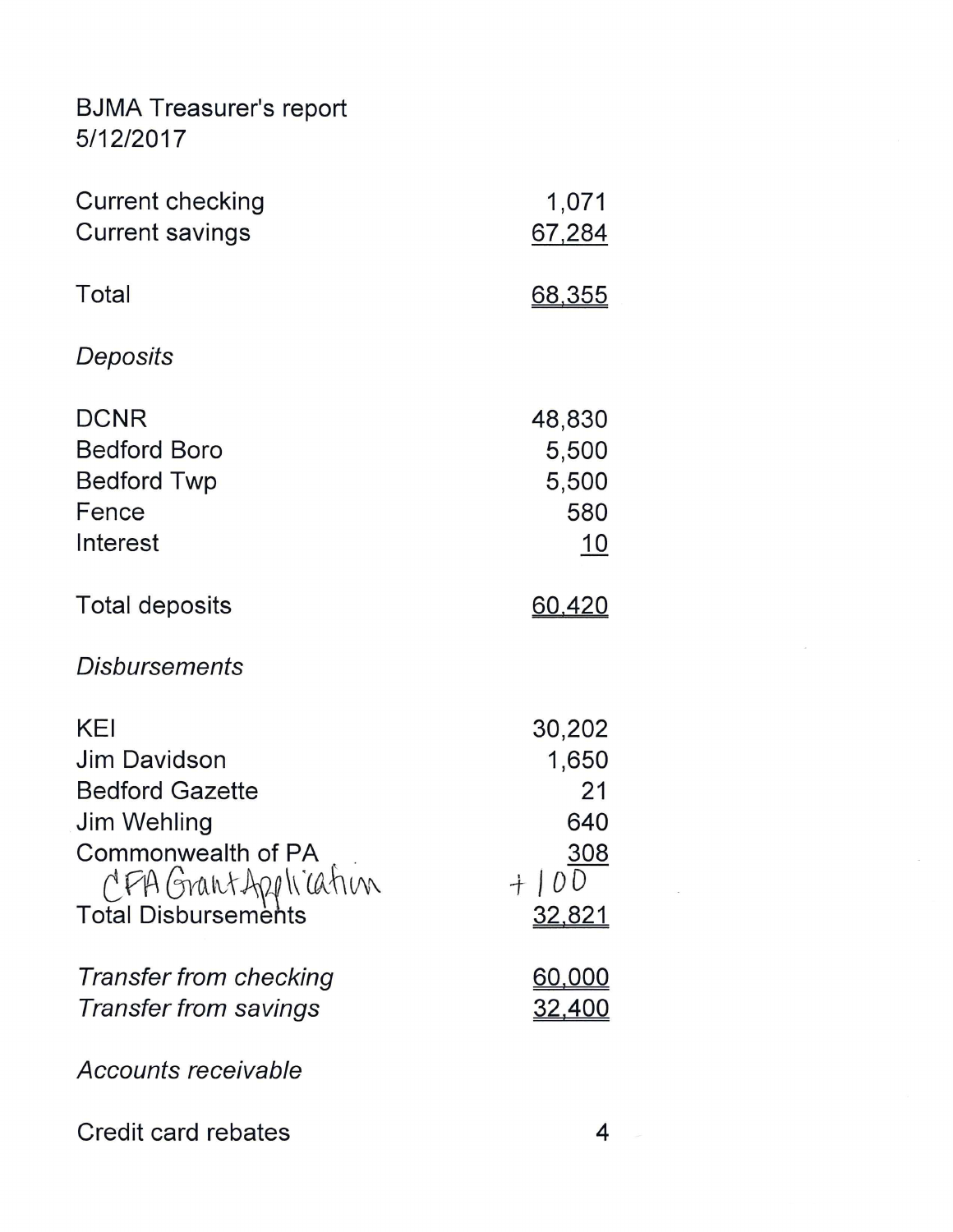

Walk. Run. Bike. Learn. Enjoy.

## **Donation Box**

Your generous donations go towards trail maintenance and beautification.

♦  $9<sup>6</sup>$ 

**Sponsored by Ritchey, Ritchey & Kootnz CPAs** 

 $\qquad \qquad \epsilon \qquad \zeta \qquad \qquad ^{\prime \prime}$ 

 $\begin{picture}(20,20) \put(0,0){\vector(1,0){10}} \put(15,0){\vector(1,0){10}} \put(15,0){\vector(1,0){10}} \put(15,0){\vector(1,0){10}} \put(15,0){\vector(1,0){10}} \put(15,0){\vector(1,0){10}} \put(15,0){\vector(1,0){10}} \put(15,0){\vector(1,0){10}} \put(15,0){\vector(1,0){10}} \put(15,0){\vector(1,0){10}} \put(15,0){\vector(1,0){10}} \put(15,0){\vector(1$